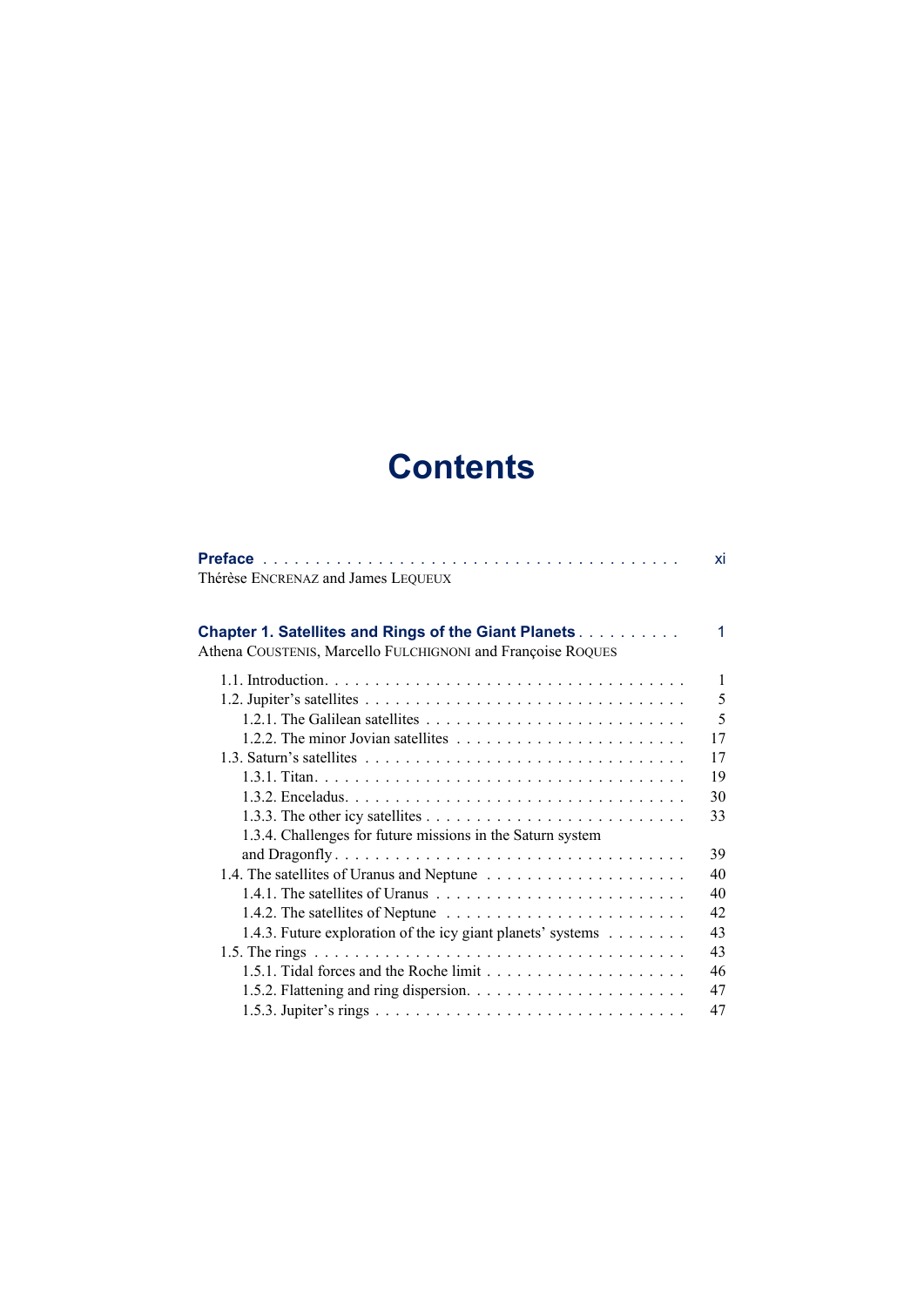|                                                                                               | 48  |
|-----------------------------------------------------------------------------------------------|-----|
| 1.5.5. Uranus's rings                                                                         | 51  |
|                                                                                               | 51  |
|                                                                                               | 53  |
|                                                                                               | 56  |
|                                                                                               | 59  |
|                                                                                               | 61  |
|                                                                                               | 62  |
| Chapter 2. Comets, Asteroids, and Dwarf Planets<br>Jacques CROVISIER and Marcello FULCHIGNONI | 65  |
|                                                                                               | 65  |
|                                                                                               | 66  |
| 2.1.2. The orbits and families of the comets                                                  | 71  |
|                                                                                               | 74  |
|                                                                                               | 76  |
|                                                                                               | 82  |
|                                                                                               | 84  |
|                                                                                               | 102 |
| 2.1.8. The chemical diversity of the comets: a relationship to                                |     |
|                                                                                               | 109 |
| 2.1.9. The interaction of comets with solar wind                                              | 110 |
|                                                                                               | 112 |
|                                                                                               | 114 |
| 2.2.2. The asteroids that cross the orbit of the terrestrial planets                          | 117 |
| 2.2.3. The Trojan asteroids $\ldots \ldots \ldots \ldots \ldots \ldots \ldots \ldots$         | 119 |
| 2.2.4. The properties of asteroids $\ldots \ldots \ldots \ldots \ldots \ldots \ldots$         | 120 |
|                                                                                               | 129 |
|                                                                                               | 130 |
|                                                                                               | 131 |
|                                                                                               | 136 |
| 2.3.4. The origin and evolution of the asteroids $\dots \dots \dots \dots \dots$              | 137 |
|                                                                                               | 139 |
|                                                                                               | 140 |
|                                                                                               | 144 |
|                                                                                               | 149 |
|                                                                                               | 152 |
|                                                                                               |     |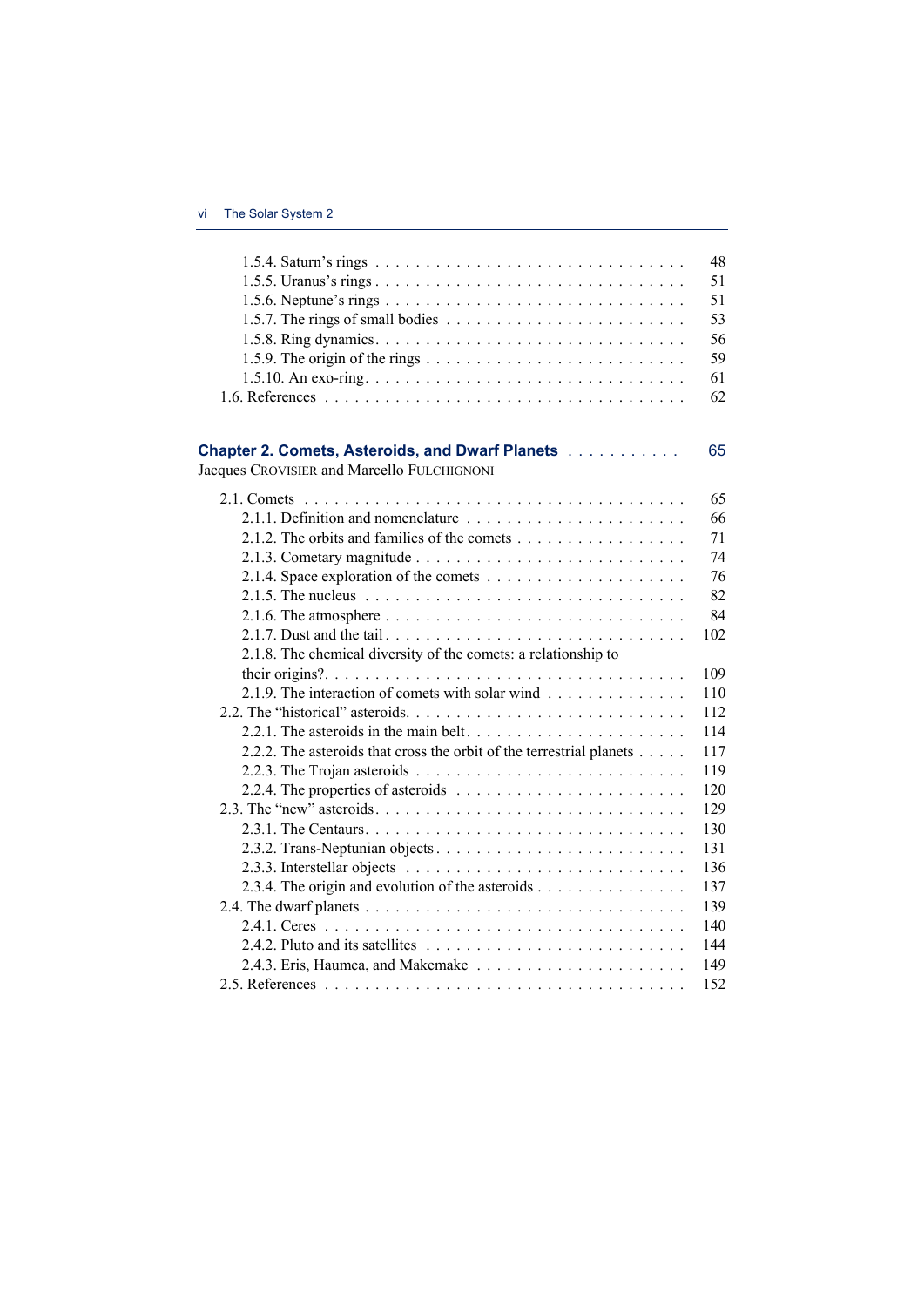| <b>Chapter 3. Meteorites and Cosmochemistry </b><br><b>Brigitte ZANDA</b> | 157 |
|---------------------------------------------------------------------------|-----|
|                                                                           | 157 |
|                                                                           | 162 |
| 3.3. Planetary differentiation and groups of meteorites.                  | 165 |
| 3.4. Chondrites and the origin of the Solar System                        | 169 |
| 3.4.1. The chemical composition of chondrites                             | 170 |
|                                                                           | 173 |
| 3.4.3. The isotopic characteristics of bulk meteorites.                   | 180 |
|                                                                           | 184 |
|                                                                           | 184 |
|                                                                           | 187 |
|                                                                           | 190 |
|                                                                           | 191 |
| 3.6. Witnesses to the formation and evolution of the Solar System.        | 195 |
|                                                                           | 197 |

## **Chapter 4. Formation and Dynamic History of the Solar**

| 205<br>Françoise ROQUES                                                                                    |  |
|------------------------------------------------------------------------------------------------------------|--|
| 205                                                                                                        |  |
| 4.2. Laws of motion of the planets and satellites.<br>207                                                  |  |
| 207                                                                                                        |  |
| 209                                                                                                        |  |
| 4.2.3. Newton's fundamental laws of dynamics<br>209                                                        |  |
| 211                                                                                                        |  |
| 212<br>4.3. The two-body problem $\dots \dots \dots \dots \dots \dots \dots \dots \dots \dots \dots \dots$ |  |
| 4.4. The three-body problem $\dots \dots \dots \dots \dots \dots \dots \dots \dots \dots \dots$<br>213     |  |
| 214                                                                                                        |  |
| 215                                                                                                        |  |
| 216                                                                                                        |  |
| 217                                                                                                        |  |
| 218                                                                                                        |  |
| 220                                                                                                        |  |
| 223                                                                                                        |  |
| 224                                                                                                        |  |
| 225                                                                                                        |  |
| 226                                                                                                        |  |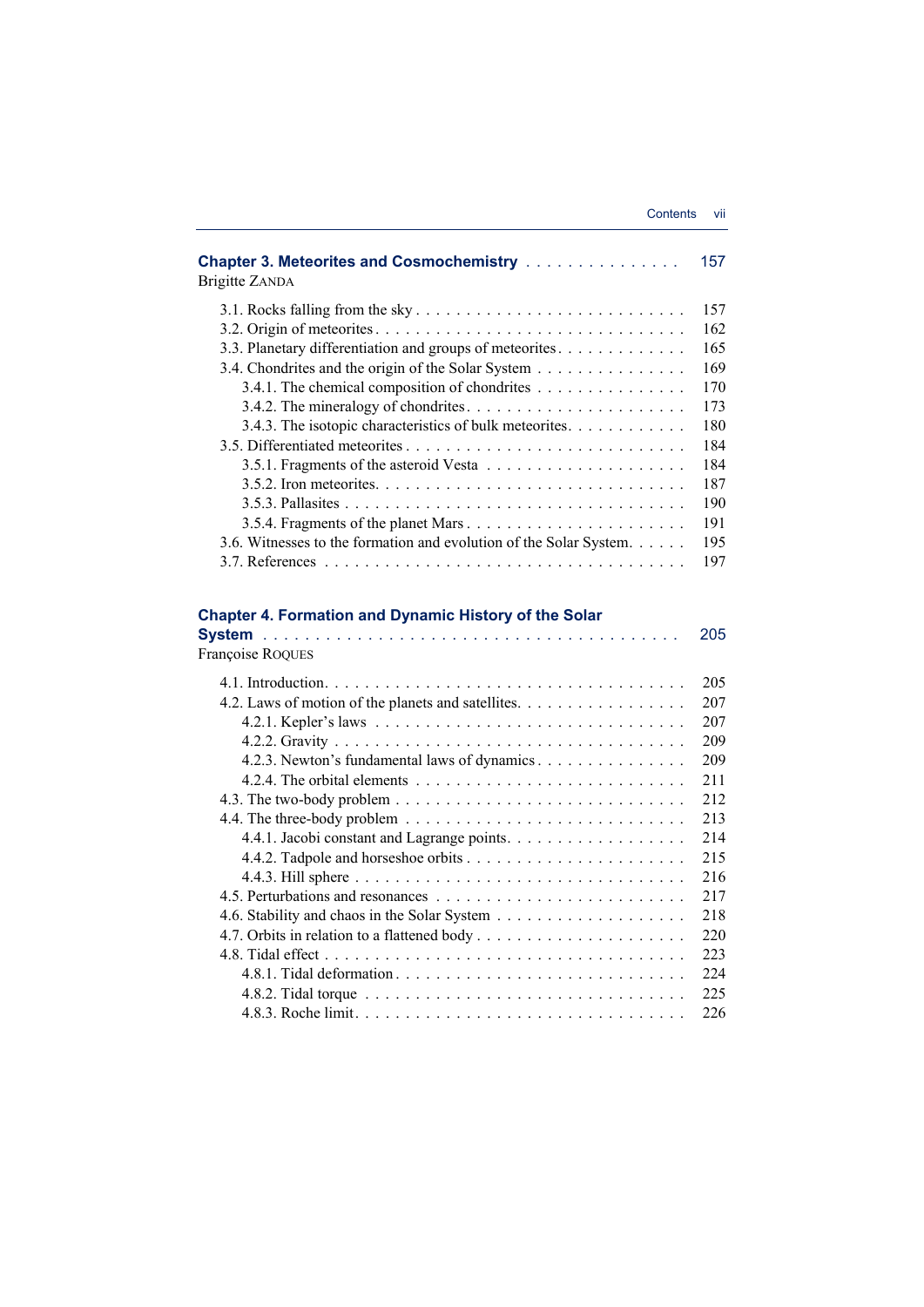| 4.9. Nongravitational forces and orbits of small bodies                                          | 227 |
|--------------------------------------------------------------------------------------------------|-----|
| 4.9.1. Radiation pressure (micrometer-sized grains)                                              | 227 |
| 4.9.2. Poynting-Robertson effect (small macroscopic particles)                                   | 229 |
| 4.9.3. The Yarkovsky Effect (meter to kilometer-sized particles)                                 | 230 |
|                                                                                                  | 230 |
| 4.9.5. Friction from solar particles (submicrometer dust)                                        | 230 |
|                                                                                                  | 230 |
|                                                                                                  | 231 |
|                                                                                                  | 233 |
|                                                                                                  | 233 |
|                                                                                                  | 235 |
| 4.10.4. Formation of giant planets by core accretion                                             | 237 |
|                                                                                                  | 239 |
|                                                                                                  | 240 |
|                                                                                                  | 243 |
|                                                                                                  | 245 |
|                                                                                                  | 246 |
| 4.10.10. Fate of the small bodies. $\dots \dots \dots \dots \dots \dots \dots \dots \dots \dots$ | 249 |
|                                                                                                  | 252 |
|                                                                                                  | 255 |
|                                                                                                  |     |
|                                                                                                  |     |
| <b>Chapter 5. Origin of Life and Extraterrestrial Life</b>                                       | 257 |
| James LEQUEUX                                                                                    |     |
|                                                                                                  | 257 |
|                                                                                                  | 258 |
|                                                                                                  | 258 |
|                                                                                                  | 260 |
| 5.2.3. The formation of living cells $\dots \dots \dots \dots \dots \dots \dots \dots$           | 265 |
|                                                                                                  | 268 |
|                                                                                                  | 269 |
|                                                                                                  | 270 |
|                                                                                                  | 271 |
|                                                                                                  | 274 |
|                                                                                                  | 275 |
|                                                                                                  | 275 |